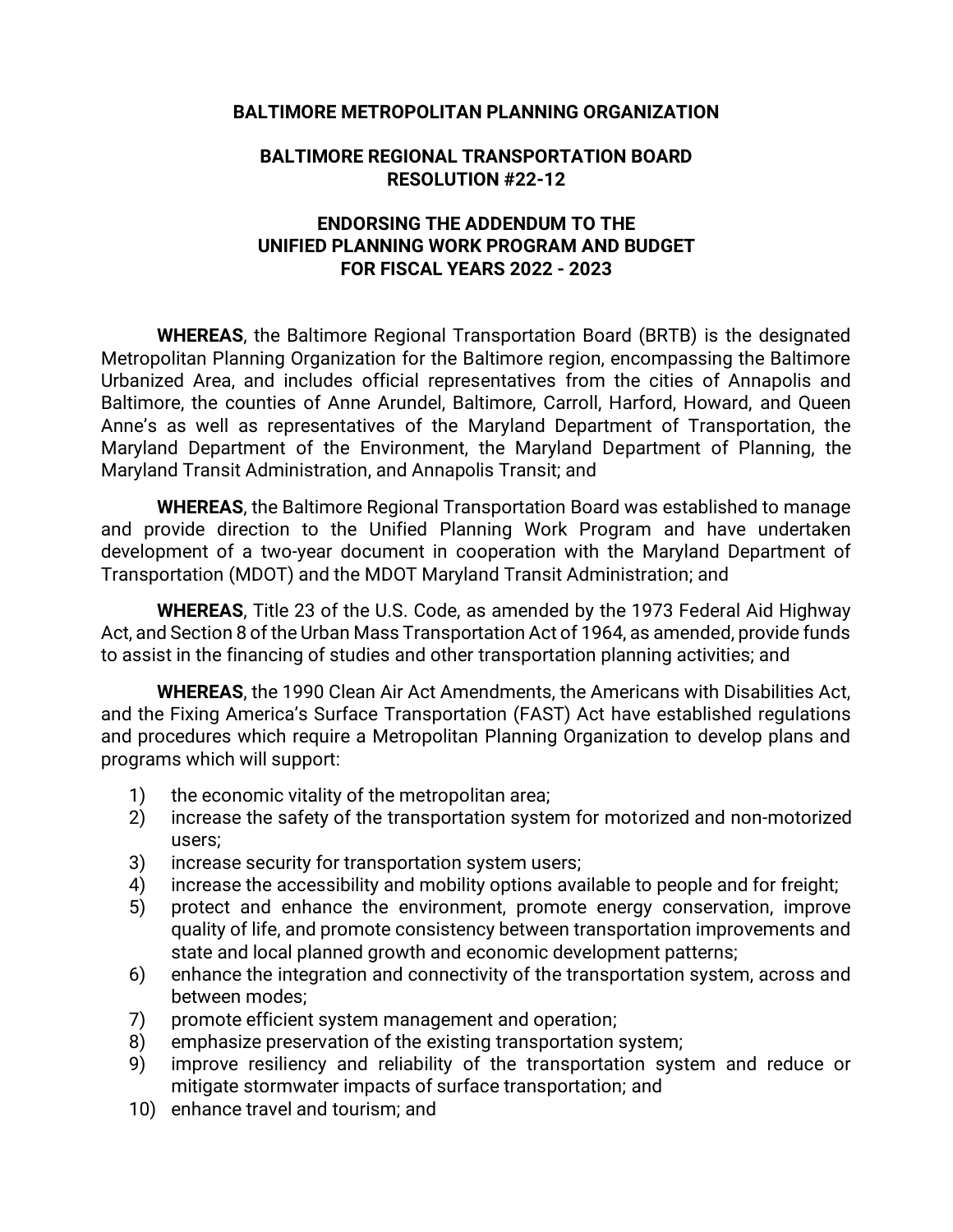**WHEREAS**, consistent with the Final Rule for Metropolitan Transportation Planning, the Baltimore Regional Transportation Board provided a 30-day (February 8 to March 10, 2022) public participation opportunity during the preparation of the Unified Planning Work Program and Budget; and

**WHEREAS**, the Baltimore Regional Transportation Board has prepared an addendum focused on updating the FY 2023 budget and a list of focus areas (Attachments A-D) in compliance with applicable federal programs and regulations; and

**NOW, THEREFORE, BE IT RESOLVED** that the Baltimore Regional Transportation Board endorses an Addendum to the Fiscal Year 2022-2023 Unified Planning Work Program and Budget; approves its submission to the appropriate federal agencies; and authorizes the Baltimore Metropolitan Council to enter into contractual arrangements with the Maryland Department of Transportation and the local governmental recipients of federal metropolitan planning funds to carry out the work outlined in FY 2023 of the Unified Planning Work Program.

**I HEREBY CERTIFY** that the Baltimore Regional Transportation Board as the Metropolitan Planning Organization for the Baltimore region approved the aforementioned resolution at its April 26, 2022 meeting.

4-26-22

Date **Samuel Snead, Chair** Samuel Snead, Chair Baltimore Regional Transportation Board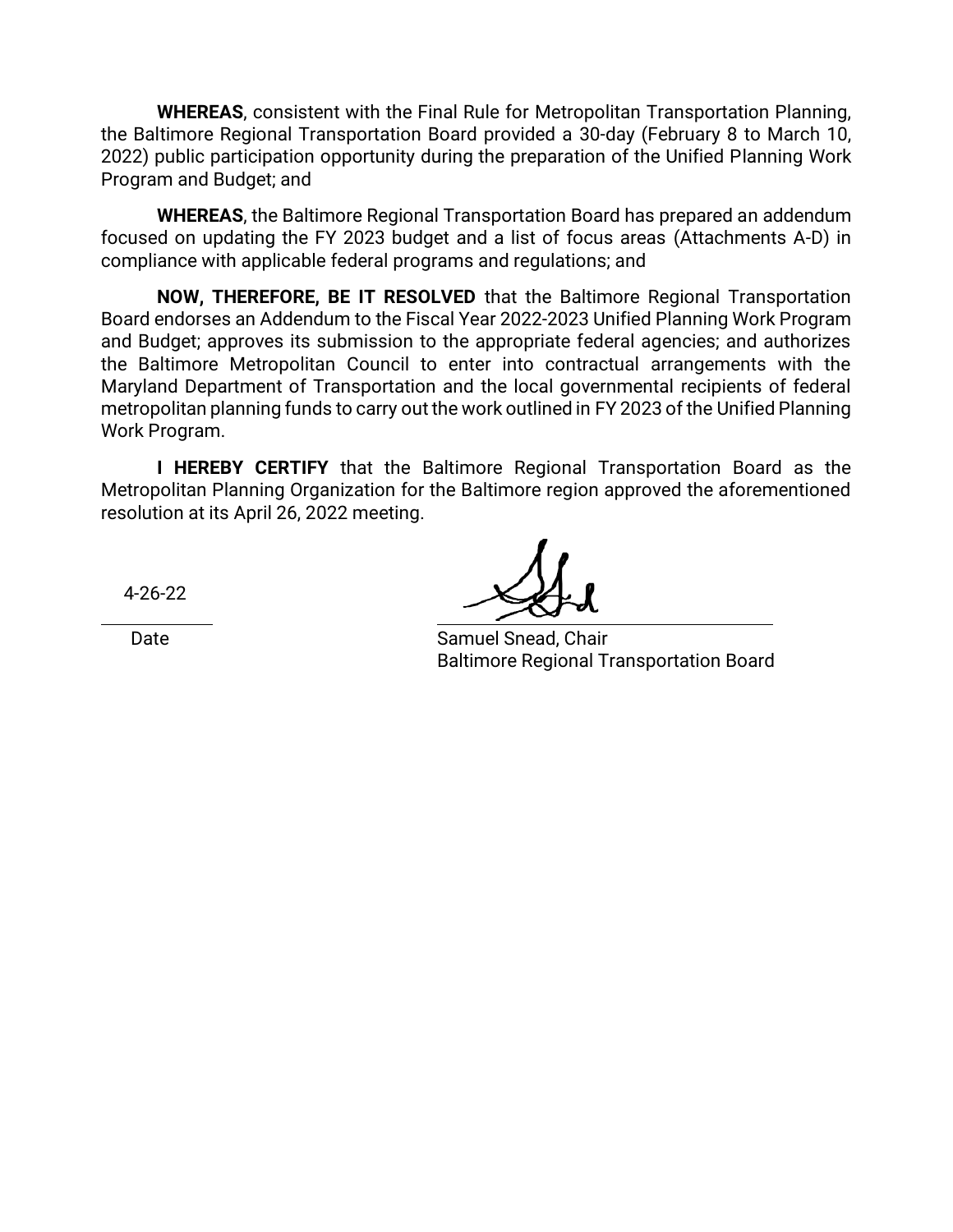# **FY 2023 UPWP BUDGET**

### **SOURCES:**

| <b>FHWA</b>             | <b>FTA</b>                               | <b>MDOT</b>                                                            | <b>LOCAL</b>                                                | <b>TOTAL</b> |
|-------------------------|------------------------------------------|------------------------------------------------------------------------|-------------------------------------------------------------|--------------|
| \$4,660,625             | \$1,458,109                              | \$863,000                                                              | \$959,000                                                   | \$7,040,734  |
| \$914,129               | \$285,991                                |                                                                        |                                                             | \$1,200,120  |
| \$5,574,754             | \$1,744,100                              | \$863,000                                                              | \$959,000                                                   | \$9,140,854  |
|                         |                                          |                                                                        |                                                             |              |
|                         |                                          |                                                                        |                                                             |              |
| Consultants             |                                          | \$2,470,000                                                            |                                                             |              |
| <b>BMC Total</b>        |                                          | \$8,630,000                                                            |                                                             |              |
|                         |                                          |                                                                        |                                                             |              |
|                         |                                          |                                                                        |                                                             |              |
| <b>Baltimore City</b>   |                                          | \$60,000                                                               |                                                             |              |
| <b>Baltimore County</b> |                                          | \$60,000                                                               |                                                             |              |
| <b>Carroll County</b>   |                                          | \$60,000                                                               |                                                             |              |
| <b>Harford County</b>   |                                          | \$60,000                                                               |                                                             |              |
|                         |                                          |                                                                        |                                                             |              |
|                         |                                          |                                                                        |                                                             |              |
| <b>Local Total</b>      |                                          | \$480,000                                                              |                                                             |              |
| <b>TOTAL USES</b>       |                                          | \$9,110,000                                                            |                                                             |              |
|                         | <b>BMC Staff</b><br><b>Howard County</b> | <b>City of Annapolis</b><br>Anne Arundel County<br>Queen Anne's County | \$6,160,000<br>\$60,000<br>\$60,000<br>\$60,000<br>\$60,000 |              |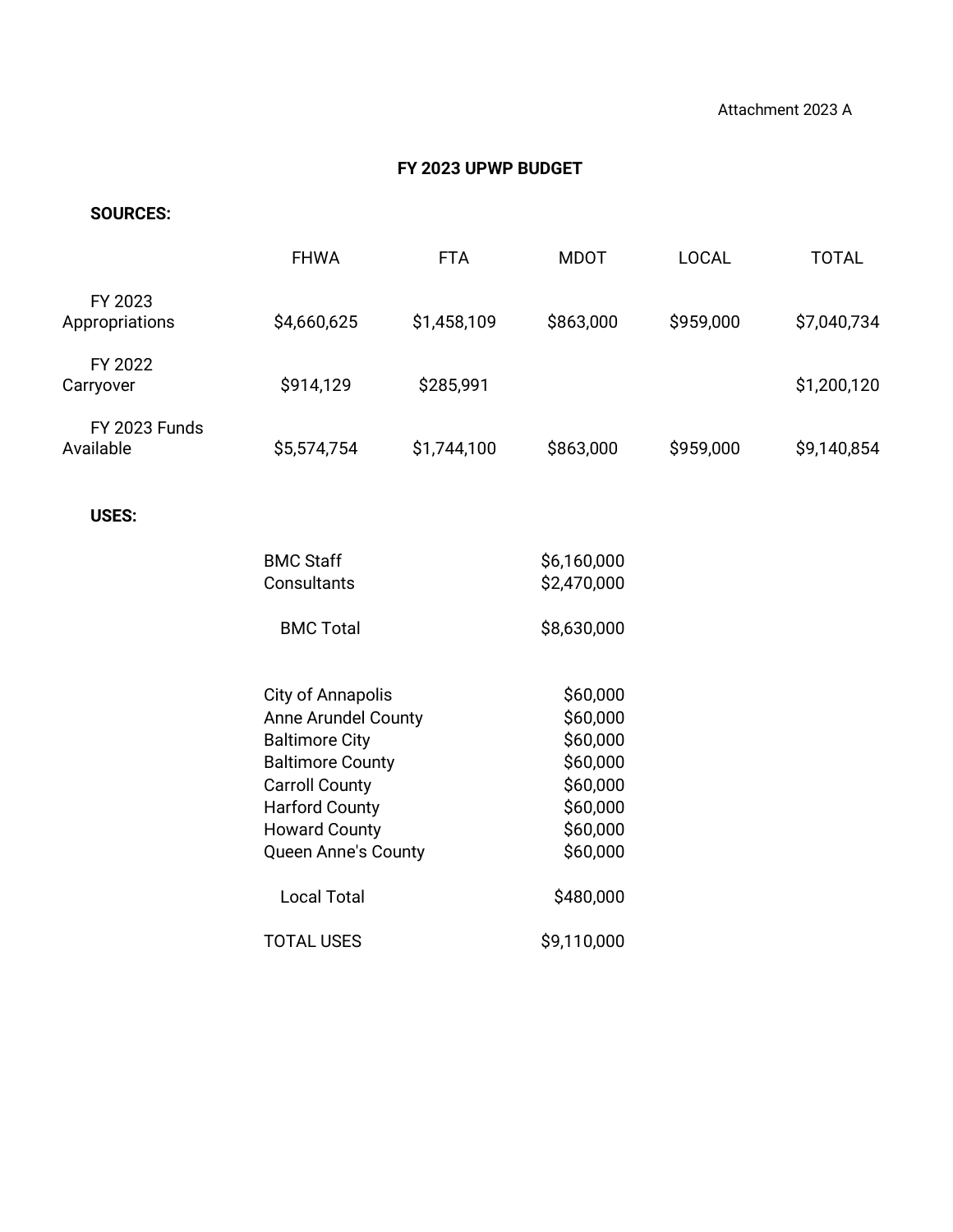### **FY 2023 WORK PROGRAM BY TASK & FUND SOURCE**

**(\$)**

|                                                    | <b>FHWA</b> | <b>FTA</b> | <b>MDOT</b> | <b>LOCAL</b> | <b>TOTAL</b> |
|----------------------------------------------------|-------------|------------|-------------|--------------|--------------|
| <b>UPWP Management</b>                             | 558,150     | 173,850    | 91,500      | 91,500       | 915,000      |
| <b>Professional Consultant Services</b>            | 1,799,500   | 560,500    | 247,000     | 343,000      | 2,950,000    |
| Technical Analysis for State & Local Initiatives   | 112,850     | 35,150     | 18,500      | 18,500       | 185,000      |
| Long-Range Transportation Planning                 | 106,750     | 33,250     | 17,500      | 17,500       | 175,000      |
| <b>Transportation Improvement Program</b>          | 91,500      | 28,500     | 15,000      | 15,000       | 150,000      |
| <b>Public Participation and Community Outreach</b> | 244,000     | 76,000     | 40,000      | 40,000       | 400,000      |
| <b>Transportation Equity Planning</b>              | 73,200      | 22,800     | 12,000      | 12,000       | 120,000      |
| <b>GIS Activities</b>                              | 244,000     | 76,000     | 40,000      | 40,000       | 400,000      |
| Demographic and Socioeconomic Forecasting          | 167,750     | 52,250     | 27,500      | 27,500       | 275,000      |
| <b>Development Monitoring</b>                      | 176,900     | 55,100     | 29,000      | 29,000       | 290,000      |
| Analysis of Regional Data and Trends               | 186,050     | 57,950     | 30,500      | 30,500       | 305,000      |
| Maintenance of Current Simulation Tools            | 219,600     | 68,400     | 36,000      | 36,000       | 360,000      |
| <b>Simulation Tools: Applications and Analysis</b> | 189,100     | 58,900     | 31,000      | 31,000       | 310,000      |
| <b>Safety Planning and Analysis</b>                | 112,850     | 35,150     | 18,500      | 18,500       | 185,000      |
| <b>TSMO Planning</b>                               | 118,950     | 37,050     | 19,500      | 19,500       | 195,000      |
| <b>Emergency Preparedness Planning</b>             | 94,550      | 29,450     | 15,500      | 15,500       | 155,000      |
| System Performance: Monitoring & Adapting          | 247,050     | 76,950     | 40,500      | 40,500       | 405,000      |
| <b>Freight Mobility Planning</b>                   | 103,700     | 32,300     | 17,000      | 17,000       | 170,000      |
| <b>Bicycle and Pedestrian Planning</b>             | 97,600      | 30,400     | 16,000      | 16,000       | 160,000      |
| <b>Transit and Human Service Planning</b>          | 311,100     | 96,900     | 51,000      | 51,000       | 510,000      |
| <b>Environmental Planning</b>                      | 219,600     | 68,400     | 36,000      | 36,000       | 360,000      |
| Air Quality Conformity Analysis                    | 82,350      | 25,650     | 13,500      | 13,500       | 135,000      |
| Total                                              | 5,557,100   | 1,730,900  | 863,000     | 959,000      | 9,110,000    |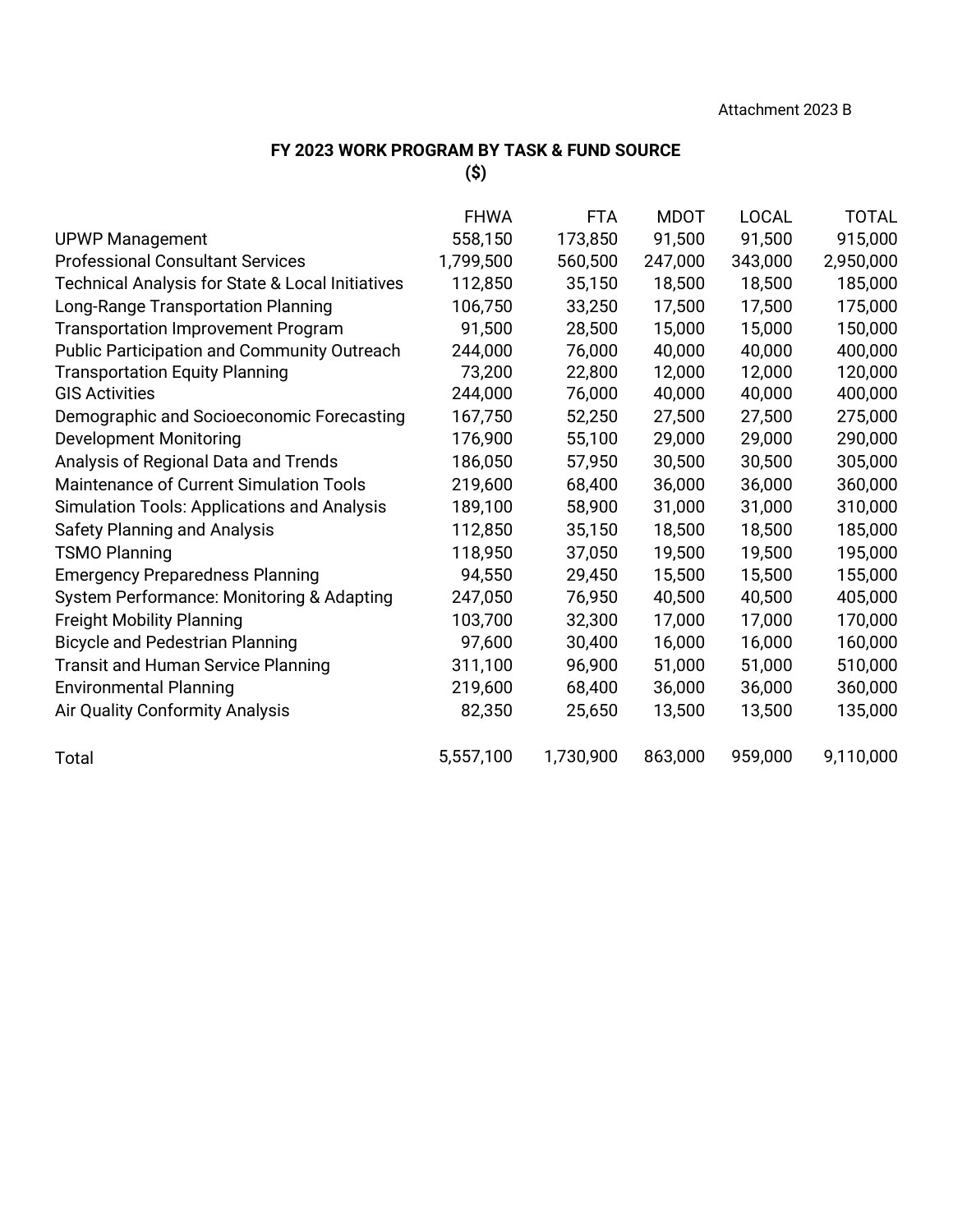#### Attachment 2023 C

### **FY 2023 FUNDING BY TASK AND PROJECT SPONSOR**

| <b>WORK TASKS</b>                                | <b>BMC SHARE</b> | <b>ANNAPOLIS</b><br><b>SHARE</b> | <b>ANNE</b><br><b>ARUNDEL</b><br><b>COUNTY</b><br><b>SHARE</b> | <b>BALTIMORE</b><br><b>CITY SHARE</b> | <b>BALTIMORE</b><br><b>COUNTY</b><br><b>SHARE</b> | <b>CARROLL</b><br><b>COUNTY</b><br><b>SHARE</b> | <b>HARFORD</b><br><b>COUNTY</b><br><b>SHARE</b> | <b>HOWARD</b><br><b>COUNTY</b><br><b>SHARE</b> | QUEEN<br><b>ANNE'S</b><br><b>COUNTY</b><br><b>SHARE</b> | <b>TOTAL</b> |
|--------------------------------------------------|------------------|----------------------------------|----------------------------------------------------------------|---------------------------------------|---------------------------------------------------|-------------------------------------------------|-------------------------------------------------|------------------------------------------------|---------------------------------------------------------|--------------|
| <b>UPWP Management</b>                           | 915,000          |                                  |                                                                |                                       |                                                   |                                                 |                                                 |                                                |                                                         | \$915,000    |
| <b>Professional Consultant Services</b>          | 2,470,000        | 60,000                           | 60,000                                                         | 60,000                                | 60,000                                            | 60,000                                          | 60,000                                          | 60,000                                         | 60,000                                                  | \$2,950,000  |
| Technical Analysis for State & Local Initiatives | 185,000          |                                  |                                                                |                                       |                                                   |                                                 |                                                 |                                                |                                                         | \$185,000    |
| Long-Range Transportation Planning               | 175,000          |                                  |                                                                |                                       |                                                   |                                                 |                                                 |                                                |                                                         | \$175,000    |
| Transportation Improvement Program               | 150,000          |                                  |                                                                |                                       |                                                   |                                                 |                                                 |                                                |                                                         | \$150,000    |
| Public Participation and Community Outreach      | 400,000          |                                  |                                                                |                                       |                                                   |                                                 |                                                 |                                                |                                                         | \$400,000    |
| <b>Transportation Equity Planning</b>            | 120,000          |                                  |                                                                |                                       |                                                   |                                                 |                                                 |                                                |                                                         | \$120,000    |
| <b>GIS Activities</b>                            | 400,000          |                                  |                                                                |                                       |                                                   |                                                 |                                                 |                                                |                                                         | \$400,000    |
| Demographic and Socioeconomic Forecasting        | 275,000          |                                  |                                                                |                                       |                                                   |                                                 |                                                 |                                                |                                                         | \$275,000    |
| <b>Development Monitoring</b>                    | 290,000          |                                  |                                                                |                                       |                                                   |                                                 |                                                 |                                                |                                                         | \$290,000    |
| Analysis of Regional Data and Trends             | 305,000          |                                  |                                                                |                                       |                                                   |                                                 |                                                 |                                                |                                                         | \$305,000    |
| Maintenance of Current Simulation Tools          | 360,000          |                                  |                                                                |                                       |                                                   |                                                 |                                                 |                                                |                                                         | \$360,000    |
| Simulation Tools: Applications and Analysis      | 310,000          |                                  |                                                                |                                       |                                                   |                                                 |                                                 |                                                |                                                         | \$310,000    |
| Safety Planning and Analysis                     | 185,000          |                                  |                                                                |                                       |                                                   |                                                 |                                                 |                                                |                                                         | \$185,000    |
| <b>TSMO Planning</b>                             | 195,000          |                                  |                                                                |                                       |                                                   |                                                 |                                                 |                                                |                                                         | \$195,000    |
| Emergency Preparedness Planning                  | 155,000          |                                  |                                                                |                                       |                                                   |                                                 |                                                 |                                                |                                                         | \$155,000    |
| System Performance: Monitoring and Adapting      | 405,000          |                                  |                                                                |                                       |                                                   |                                                 |                                                 |                                                |                                                         | \$405,000    |
| <b>Freight Mobility Planning</b>                 | 170,000          |                                  |                                                                |                                       |                                                   |                                                 |                                                 |                                                |                                                         | \$170,000    |
| Bicycle and Pedestrian Planning                  | 160,000          |                                  |                                                                |                                       |                                                   |                                                 |                                                 |                                                |                                                         | \$160,000    |
| Transit and Human Service Planning               | 510,000          |                                  |                                                                |                                       |                                                   |                                                 |                                                 |                                                |                                                         | \$510,000    |
| Environmental Planning                           | 360,000          |                                  |                                                                |                                       |                                                   |                                                 |                                                 |                                                |                                                         | \$360,000    |
| Air Quality Conformity Analysis                  | 135,000          |                                  |                                                                |                                       |                                                   |                                                 |                                                 |                                                |                                                         | \$135,000    |
| <b>TOTAL</b>                                     | 8,630,000        | 60,000                           | 60,000                                                         | 60,000                                | 60,000                                            | 60,000                                          | 60,000                                          | 60,000                                         | 60,000                                                  | 9,110,000    |